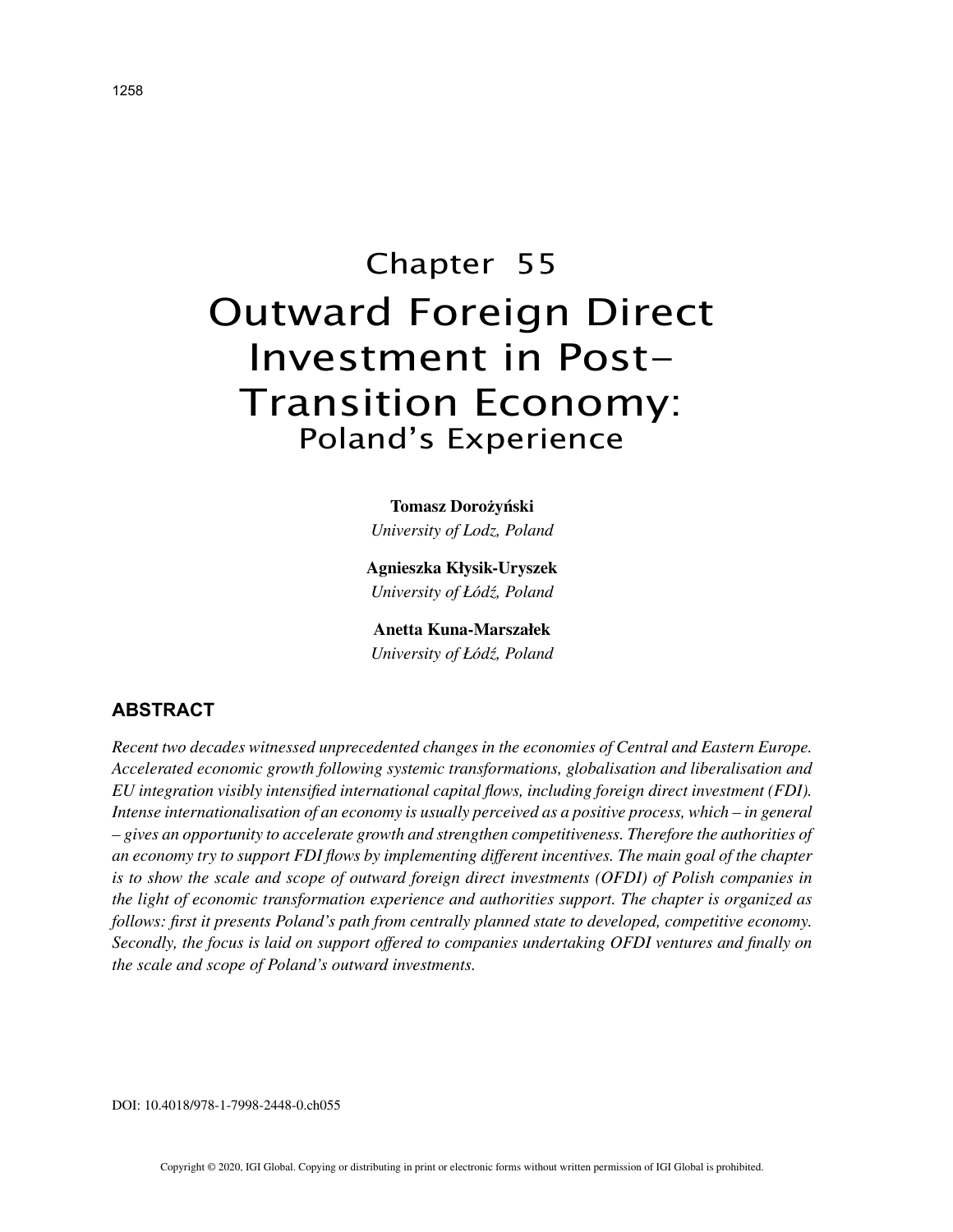## **INTRODUCTION**

Foreign direct investment, its definitions, forms, motives and consequences have already been broadly discussed in scientific literature. However the problem itself is still very urgent and hot-debated issue because dynamic changes in global economy triggers few directions and forms of flows. Central and Eastern European countries (CEECs), which have successfully overcame transition period, play growing role in this process. For many years they have been mostly recipients of foreign capital (in the form of FDI) while recently also companies originating form CEE economies start to internationalize actively.

It should also be stressed that the net benefits for the economy which come from inclusion into international capital flows are unquestionable. Therefore, legal authorities often implement numerous incentives and support solutions not only for inward FDI but for outward FDI as well. Poland seems to be a perfect example of that process, that is why the main goal of the chapter is to present and discuss the scale and scope of outward foreign direct investments (OFDI) of Polish companies in the light of economic transformation experience and authorities support.

The chapter is organized as follows: first it presents Poland's path from centrally planned state to developed, competitive economy. Secondly, the focus is laid on support offered to companies undertaking OFDI ventures and finally on the scale and scope of Poland's outward investments.

## **BACKGROUND**

Nowadays, transition economies, with Central and Eastern European countries and Poland in particular, are becoming increasingly important players at international FDI markets. So far these countries were mainly FDI recipients but since their EU accession their OFDI significantly increased. It was made possible as a result of intense economic and systemic transformations launched after 1989. The main objective was to do away with centrally planned economy model and adopt a strategy to build up liberal, free market economy. Reconstruction of the market system in CEECs after several decades of central planning was difficult, exhausting, and time consuming. These countries, including Poland, underwent macroeconomic reforms, which at the beginning consisted in implementing a tight monetary policy and market-economy rules, necessary in view of the total macroeconomic imbalance at the outset of the transformation.

Comparing the experience of Poland and other countries in the region, e.g., the remaining Visegrad Group Countries (the Czech Republic, Slovakia, and Hungary), we may conclude that Poland was confronted with the most difficult conditions at the start of economic transformations. According to the EBRD study the initial conditions index<sup>1</sup> for Poland was 1.9 while for the Czech Republic it amounted to 3.5, for Slovakia 2.9, and for Hungary 3.3 (the higher the index the better initial conditions to implement market reforms) (Transition Report 2000, 2000, p. 21). In spite of this, economic transformation in Poland produced a more general model for other CEECs. Major assumptions were based on five pillars of economic transformation: (1) rapid transformation into a functioning private market economy; (2) liberalization of economic functions, especially in relation to foreign trade and foreign direct investment; (3) privatization of state-owned-enterprises; (4) construction of an effective social safety net by reforming the pension, education, health care, and social security systems; and (5) mobilization of international financial assistance to support the process (Hunter and Ryan 2005). These pillars of transformation were